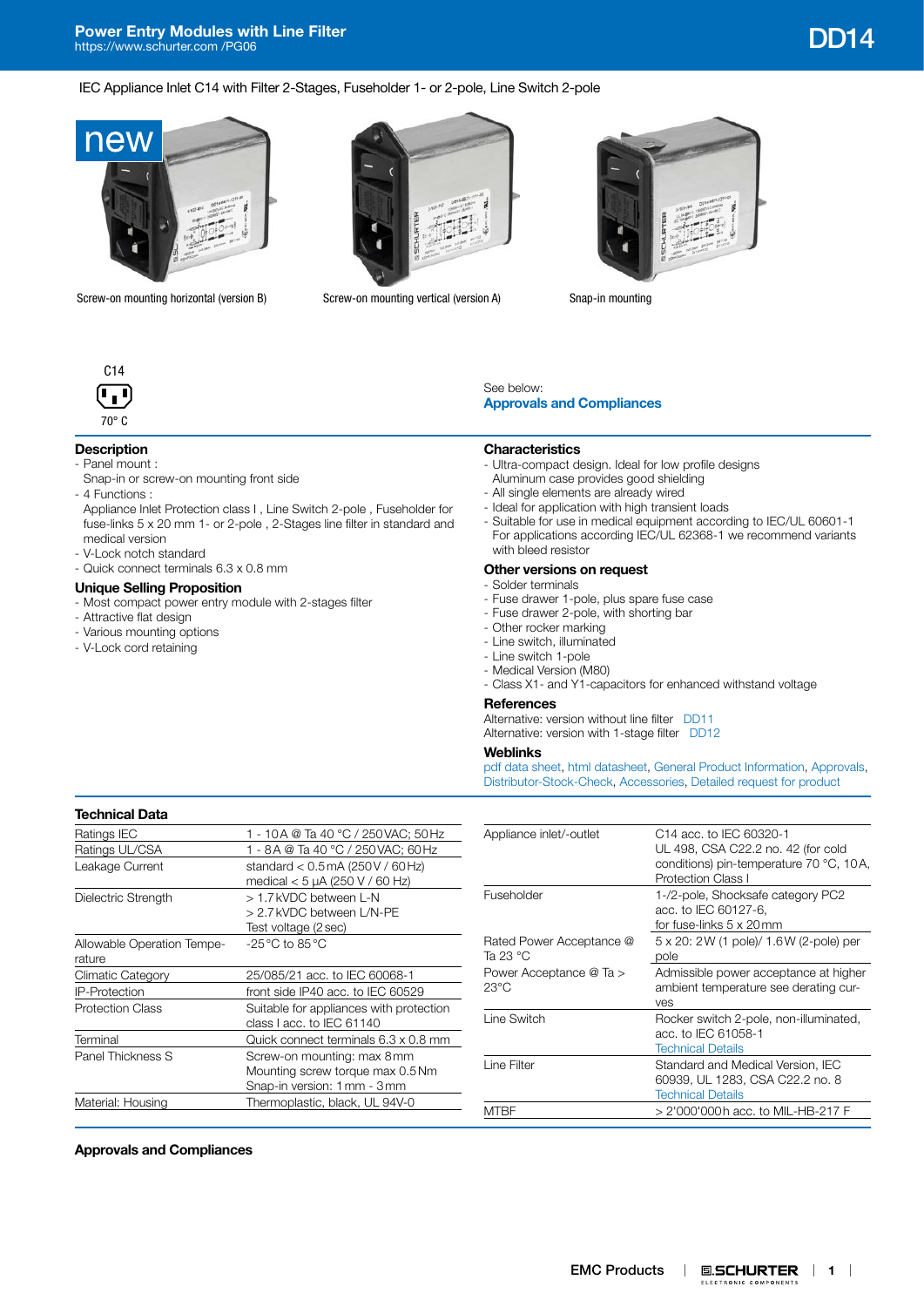Detailed information on product approvals, code requirements, usage instructions and detailed test conditions can be looked up in [Details about](https://www.schurter.com/en/Components/Connectors/General-Product-Information#1.1)  [Approvals](https://www.schurter.com/en/Components/Connectors/General-Product-Information#1.1)

SCHURTER products are designed for use in industrial environments. They have approvals from independent testing bodies according to national and international standards. Products with specific characteristics and requirements such as required in the automotive sector according to IATF 16949, medical technology according to ISO 13485 or in the aerospace industry can be offered exclusively with customer-specific, individual agreements by SCHURTER.

## **Approvals**

The approval mark is used by the testing authorities to certify compliance with the safety requirements placed on electronic products. Approval Reference Type: DD14

| Approval Logo    | <b>Certificates</b>  | <b>Certification Body</b> | <b>Description</b>           |
|------------------|----------------------|---------------------------|------------------------------|
| $\bigoplus_{10}$ | <b>VDE Approvals</b> | VDE                       | Certificate Number: 40001522 |
| $\boldsymbol{u}$ | <b>UL Approvals</b>  | UL                        | UL File Number: E72928       |

#### **Product standards**

Product standards that are referenced

| Organization      | Design                | Standard         | <b>Description</b>                                                    |
|-------------------|-----------------------|------------------|-----------------------------------------------------------------------|
| <b>IEC</b>        | Designed according to | IEC 60320-1      | Appliance couplers for household and similar general purposes         |
| <b>IEC</b>        | Designed according to | IEC 60939        | Passive filters for suppressing electromagnetic interference          |
| <b>IEC</b>        | Designed according to | IEC 60127-6      | Miniature fuses, Part 6, Fuse-holders for miniature fuse-links        |
| <b>IEC</b>        | Designed according to | IEC 61058-1      | Switches for appliances. Part 1. General requirements                 |
| ⊕                 | Designed according to | <b>UL 498</b>    | Standard for Attachment Plugs and Receptacles                         |
| ⊕                 | Designed according to | UL 1283          | Electromagnetic interference filters                                  |
| GE Group          | Designed according to | CSA C22.2 no. 42 | General Use Receptacles, Attachment Plugs, and Similar Wiring Devices |
| G<br>CSA<br>Group | Designed according to | CSA C22.2 no. 8  | Electromagnetic interference (EMI) filters                            |

## **Application standards**

Application standards where the product can be used

| Organization | Design                         | Standard       | <b>Description</b>                                                                                                                                                                                                                      |
|--------------|--------------------------------|----------------|-----------------------------------------------------------------------------------------------------------------------------------------------------------------------------------------------------------------------------------------|
| <b>IEC</b>   | Designed for applications acc. | IEC/UL 62368-1 | Audio/video, information and communication technology equipment - Part<br>1: Safety requirements                                                                                                                                        |
| <b>IEC</b>   | Designed for applications acc. | IEC 60601-1    | Medical electrical equipment - Part 1: General requirements for basic<br>safety and essential performance                                                                                                                               |
| <b>IEC</b>   | Designed for applications acc. | IEC 60335-1    | Safety of electrical appliances for household and similar purposes. Meets<br>the requirements for appliances in unattended use. This includes the<br>enhanced requirements of glow wire tests acc. to IEC 60695-2-11 or -12<br>$& -13.$ |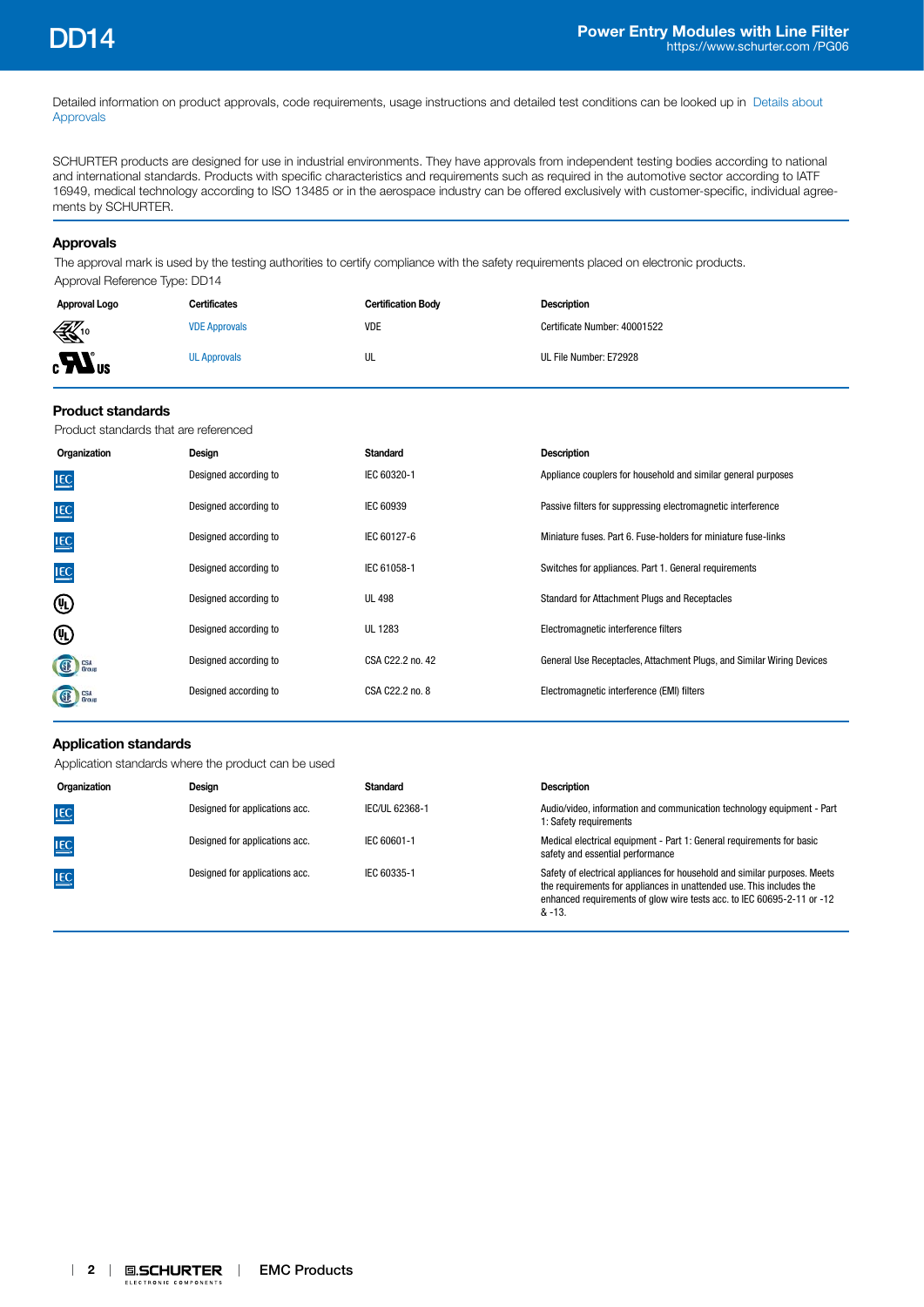## **Compliances**

The product complies with following Guide Lines

| Identification | <b>Details</b>             | Initiator          | Description                                                                                                                                                                                                                           |
|----------------|----------------------------|--------------------|---------------------------------------------------------------------------------------------------------------------------------------------------------------------------------------------------------------------------------------|
| <b>RoHS</b>    | <b>RoHS</b>                | <b>SCHURTER AG</b> | Directive RoHS 2011/65/EU, Amendment (EU) 2015/863                                                                                                                                                                                    |
| <b>Q</b>       | China RoHS                 | <b>SCHURTER AG</b> | The law SJ / T 11363-2006 (China RoHS) has been in force since 1 March<br>2007. It is similar to the EU directive RoHS.                                                                                                               |
| <b>REACH</b>   | <b>REACH</b>               | <b>SCHURTER AG</b> | On 1 June 2007, Regulation (EC) No 1907/2006 on the Registration,<br>Evaluation, Authorization and Restriction of Chemicals 1 (abbreviated as<br>"REACH") entered into force.                                                         |
| $V-I$ nck      |                            | <b>SCHURTER AG</b> | V-Lock system are based on a matching plug-dose combination. The<br>connector is equipped with a notch intended for use with the latching<br>cordset. The cord latching system prevents against accidental removal of<br>the cordset. |
| 00             | White Paper Glow wire test | <b>SCHURTER AG</b> | Meets the requirements of IEC 60335-1 for appliances in unattended use.<br>This includes the enhanced requirements of glow wire tests acc. to IEC<br>60695-2-11 or -12 &-13.                                                          |
|                | <b>Medical Equipment</b>   | <b>SCHURTER AG</b> | Suitable for use in medical equipment according to IEC/UL 60601-1                                                                                                                                                                     |

# **Dimension [mm]**

Screw version A



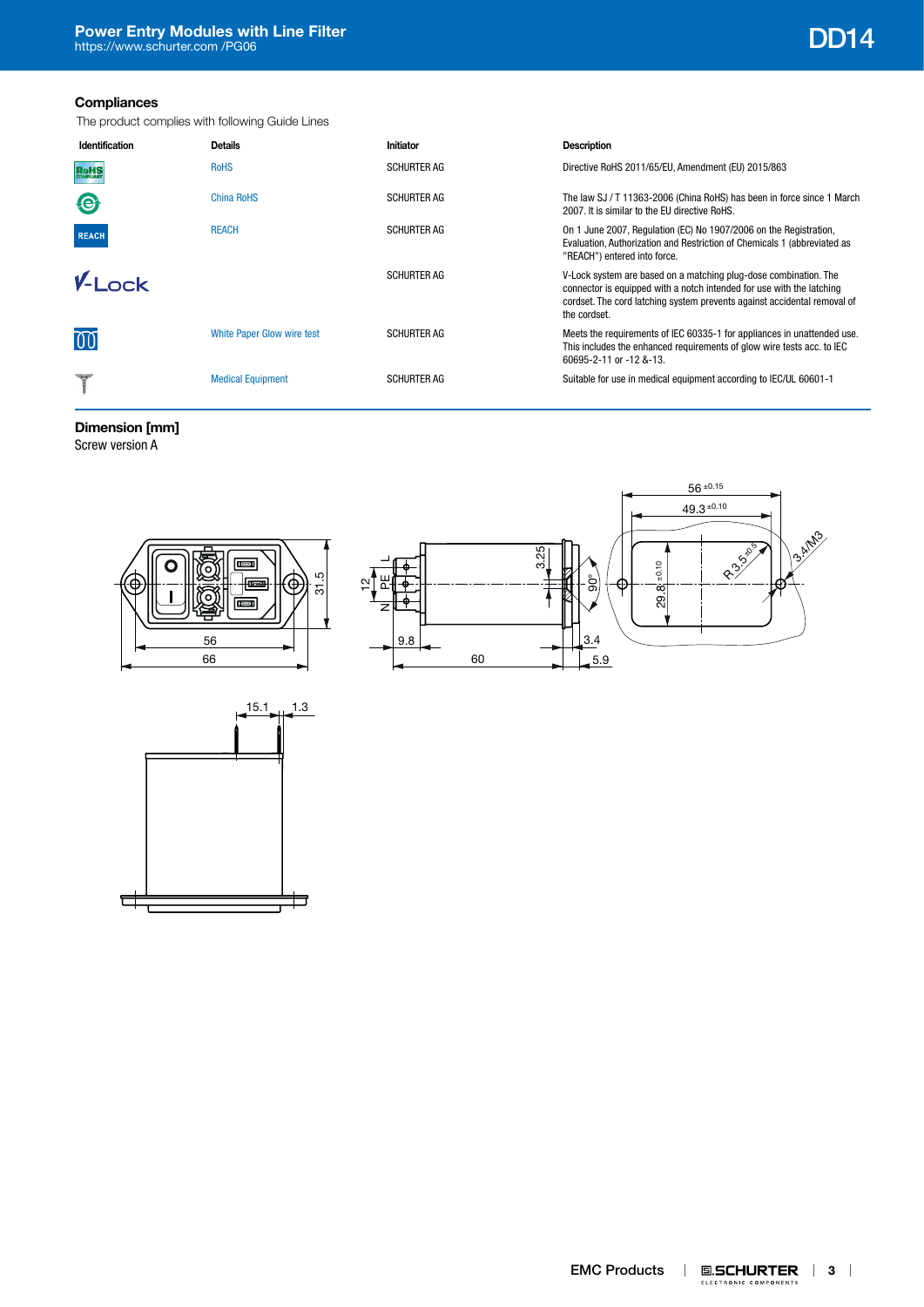Screw version B



Snap-in mounting from front side

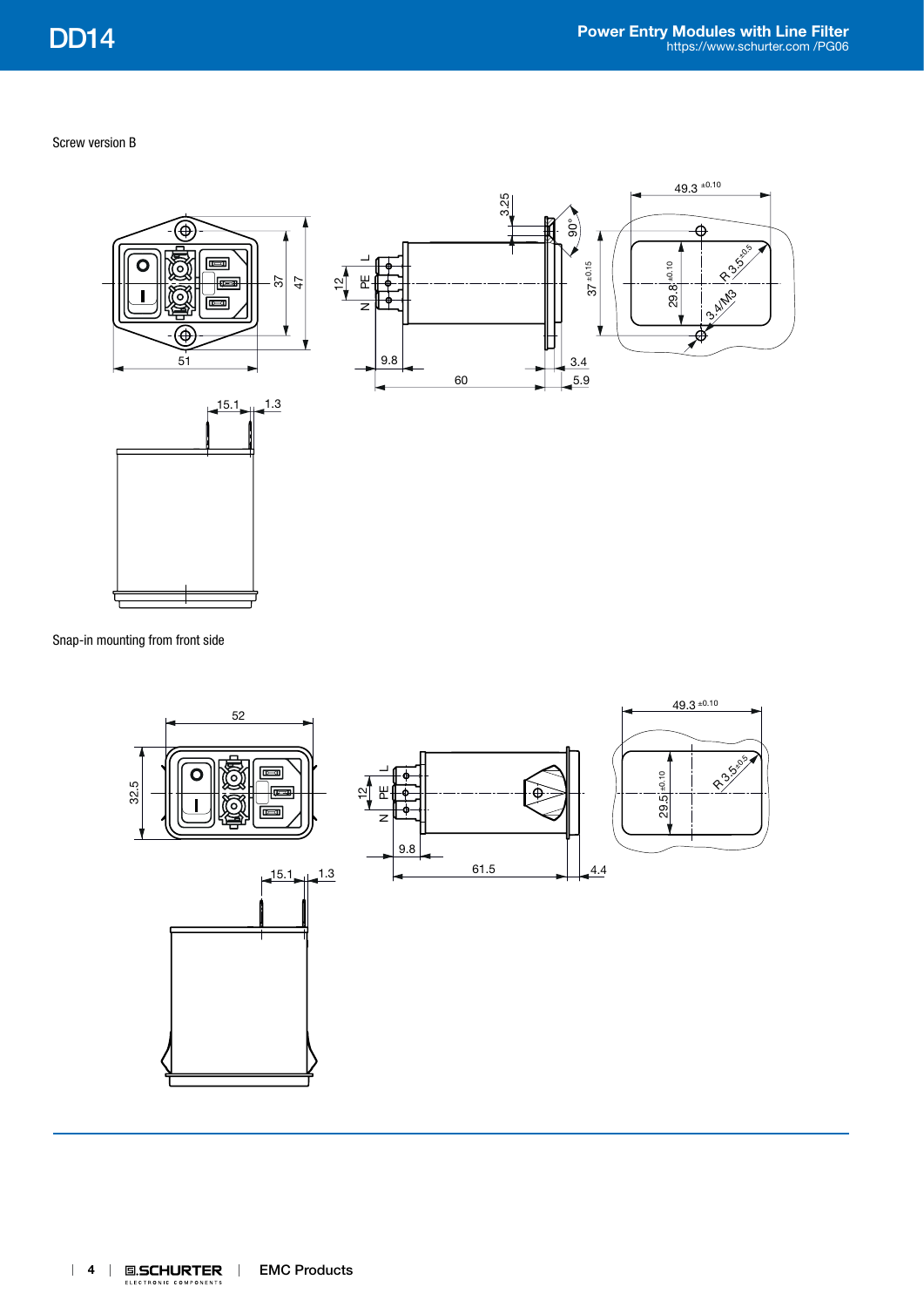## **Technical Data of Filter-Components**

| <b>Rated Current</b><br>M | <b>Filter-Type</b>          | Inductances<br>L [mH] | Capacitance<br>CX[ <sub>nF</sub> ] | Capacity Cy1<br>[nF]     | Capacity Cy2<br>[nF] | $R$ [M $\Omega$ ] |
|---------------------------|-----------------------------|-----------------------|------------------------------------|--------------------------|----------------------|-------------------|
| $\mathbf{1}$              | <b>Standard version</b>     | $2 \times 10$         | 220                                | 1.5                      | 1                    |                   |
| $\overline{2}$            | Standard version            | 2x4                   | 220                                | 1.5                      | 1                    |                   |
| $\overline{4}$            | Standard version            | $2 \times 1.5$        | 220                                | 1.5                      |                      | $\mathbf{1}$      |
| 6                         | Standard version            | $2 \times 0.8$        | 220                                | 1.5                      |                      | 1                 |
| 8                         | <b>Standard version</b>     | $2 \times 0.6$        | 220                                | 1.5                      | 1                    | 1                 |
| 10                        | Standard version            | $2 \times 0.3$        | 220                                | 1.5                      | 1                    | $\mathbf{1}$      |
| $\mathbf{1}$              | <b>Medical Version (M5)</b> | $2 \times 10$         | 220                                | $\overline{\phantom{a}}$ |                      | $\mathbf{1}$      |
| $\overline{2}$            | Medical Version (M5)        | 2x4                   | 220                                |                          |                      | 1                 |
| $\overline{4}$            | <b>Medical Version (M5)</b> | $2 \times 1.5$        | 220                                | -                        | -                    | 1                 |
| 6                         | Medical Version (M5)        | $2 \times 0.8$        | 220                                |                          |                      |                   |
| 8                         | <b>Medical Version (M5)</b> | $2 \times 0.6$        | 220                                | $\overline{\phantom{a}}$ | -                    |                   |
| 10                        | Medical Version (M5)        | $2 \times 0.3$        | 220                                | $\overline{\phantom{a}}$ |                      | 1                 |

## **Diagrams**

Standard version

Standard version

1) Line





1) Line 2) Load

Medical Version (M5)







| 1) Line<br>2) Load<br>1) Line<br>2) Load |
|------------------------------------------|
|------------------------------------------|

## **Derating Curves**

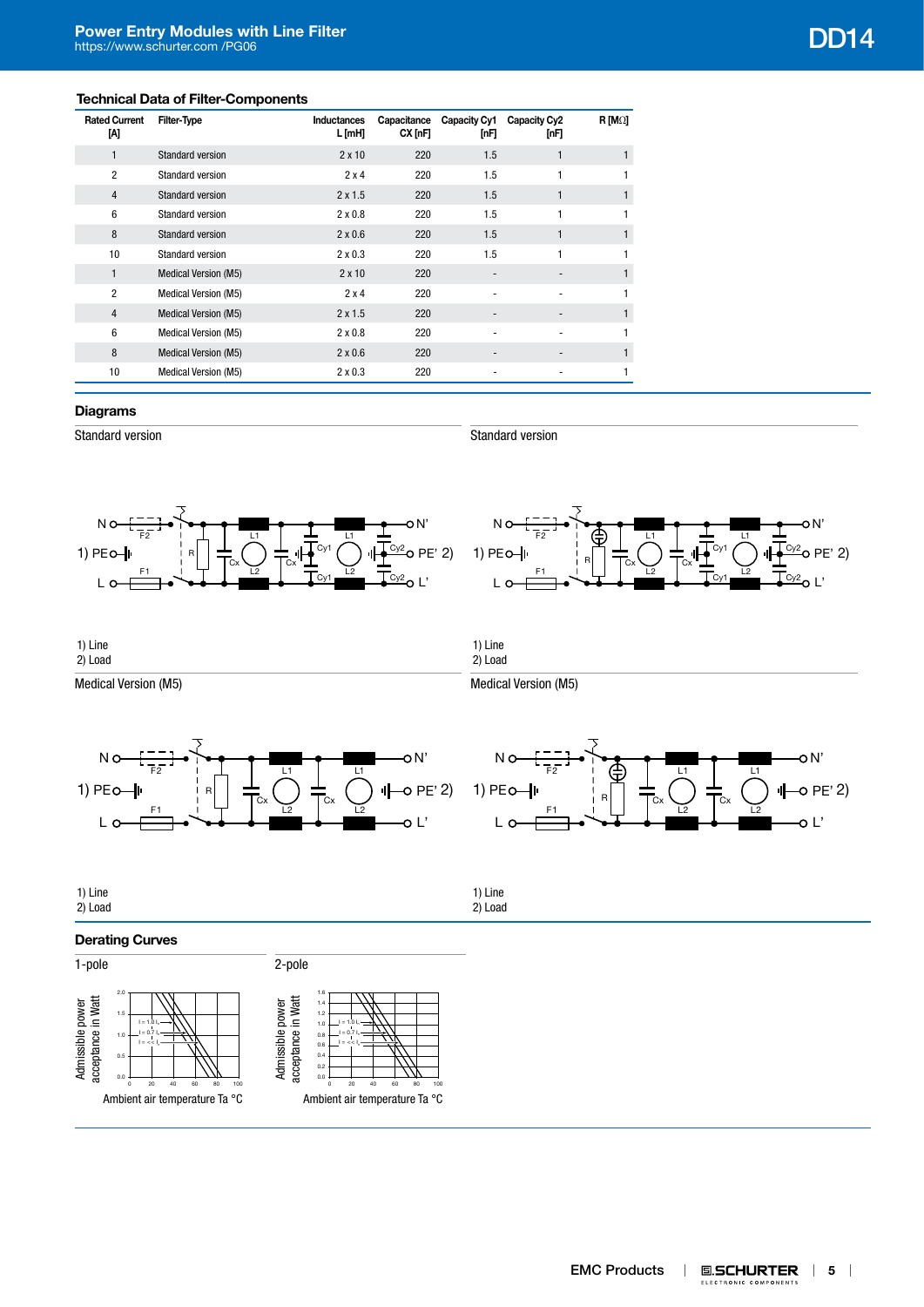**Attenuation Loss Attenuation Loss - - - 50Ω** differential mode \_\_\_\_ 50Ω common mode



## **All Variants**

| <b>Rated Current</b><br>[A] | Filter-Type                 | <b>Mounting</b> | <b>Fuseholder</b> | <b>Line Switch</b> | <b>Illumination</b> | Color | <b>Order Number</b> |
|-----------------------------|-----------------------------|-----------------|-------------------|--------------------|---------------------|-------|---------------------|
|                             | <b>Standard version</b>     | Screw-on A      | 2-pole            | 2-pole             | non-illuminated     | black | 3-103-776           |
| $\overline{2}$              | <b>Standard version</b>     | Screw-on A      | 2-pole            | 2-pole             | non-illuminated     | black | 3-103-777           |
| 4                           | <b>Standard version</b>     | Screw-on A      | 2-pole            | 2-pole             | non-illuminated     | black | 3-103-778           |
| 6                           | <b>Standard version</b>     | Screw-on A      | 2-pole            | 2-pole             | non-illuminated     | black | 3-102-850           |
| 6                           | <b>Standard version</b>     | Screw-on B      | 2-pole            | 2-pole             | non-illuminated     | black | $3-102-852$         |
| 6                           | <b>Standard version</b>     | Snap-in         | 2-pole            | 2-pole             | non-illuminated     | black | 3-102-854           |
| 8                           | Standard version            | Screw-on A      | 2-pole            | 2-pole             | non-illuminated     | black | 3-103-779           |
| 10                          | <b>Standard version</b>     | Screw-on A      | 2-pole            | 2-pole             | non-illuminated     | black | 3-103-780           |
| 10                          | Standard version            | Snap-in         | 2-pole            | 2-pole             | non-illuminated     | black | 3-103-789           |
| 10                          | <b>Standard version</b>     | Screw-on B      | 2-pole            | 2-pole             | non-illuminated     | black | $3 - 105 - 326$     |
|                             | Medical Version (M5)        | Screw-on A      | 2-pole            | 2-pole             | non-illuminated     | black | 3-104-202           |
| $\overline{2}$              | <b>Medical Version (M5)</b> | Screw-on A      | 2-pole            | 2-pole             | non-illuminated     | black | $3-104-203$         |
| 4                           | Medical Version (M5)        | Screw-on A      | 2-pole            | 2-pole             | non-illuminated     | black | 3-104-204           |
| 6                           | <b>Medical Version (M5)</b> | Screw-on A      | 2-pole            | 2-pole             | non-illuminated     | black | $3-104-205$         |
| 8                           | <b>Medical Version (M5)</b> | Screw-on A      | 2-pole            | 2-pole             | non-illuminated     | black | $3-104-206$         |

400 MHz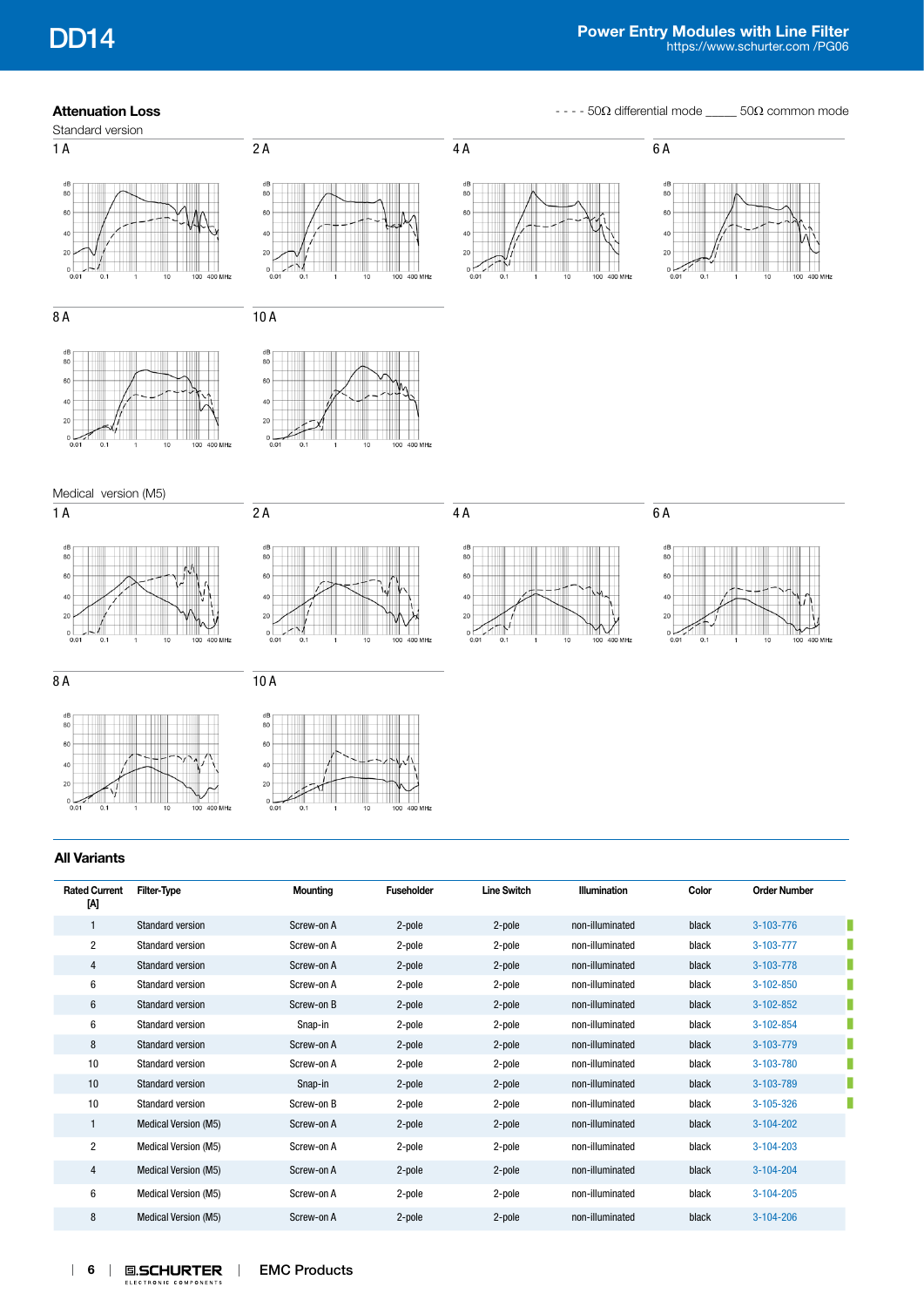| <b>Rated Current</b><br>M | Filter-Type          | Mounting   | <b>Fuseholder</b> | <b>Line Switch</b> | <b>Illumination</b> | Color | <b>Order Number</b> |  |
|---------------------------|----------------------|------------|-------------------|--------------------|---------------------|-------|---------------------|--|
| 10                        | Medical Version (M5) | Screw-on A | 2-pole            | 2-pole             | non-illuminated     | black | 3-104-207           |  |

## **Most Popular.**

Availability for all products can be searched real-time:<https://www.schurter.com/en/Stock-Check/Stock-Check-SCHURTER>

10 A version only IEC approval.

The fuse drawer is not included and must be ordered separately (see required accessory).

| Packaging |                          |
|-----------|--------------------------|
| unit      | $\overline{\phantom{0}}$ |
|           | 10100                    |
|           |                          |

## **[Required Accessory](http://www.schurter.ch/en/wwwsc/con_z01.asp?language_id=0)**

**Description**



[Fusedrawer 2](http://www.schurter.ch/pdf/english/typ_Fusedrawer_2.pdf) Fusedrawer for Fuse Links 5x20 mm, with or without Voltage Selector Insert

## **[Accessories](http://www.schurter.ch/en/wwwsc/con_z01.asp?language_id=0)**



[Wire Harness](http://www.schurter.ch/pdf/english/typ_Wire_Harness.pdf) Wire harness for SCHURTER products



[Assorted Covers](http://www.schurter.ch/pdf/english/typ_Assorted_Covers.pdf) Rear Cover



[RC320](http://www.schurter.ch/pdf/english/typ_RC320.pdf) Rear Cover for Power Entry Module



[Cord retaining kits](http://www.schurter.ch/pdf/english/typ_Cord_retaining_kits.pdf) Cord retaining strain relief